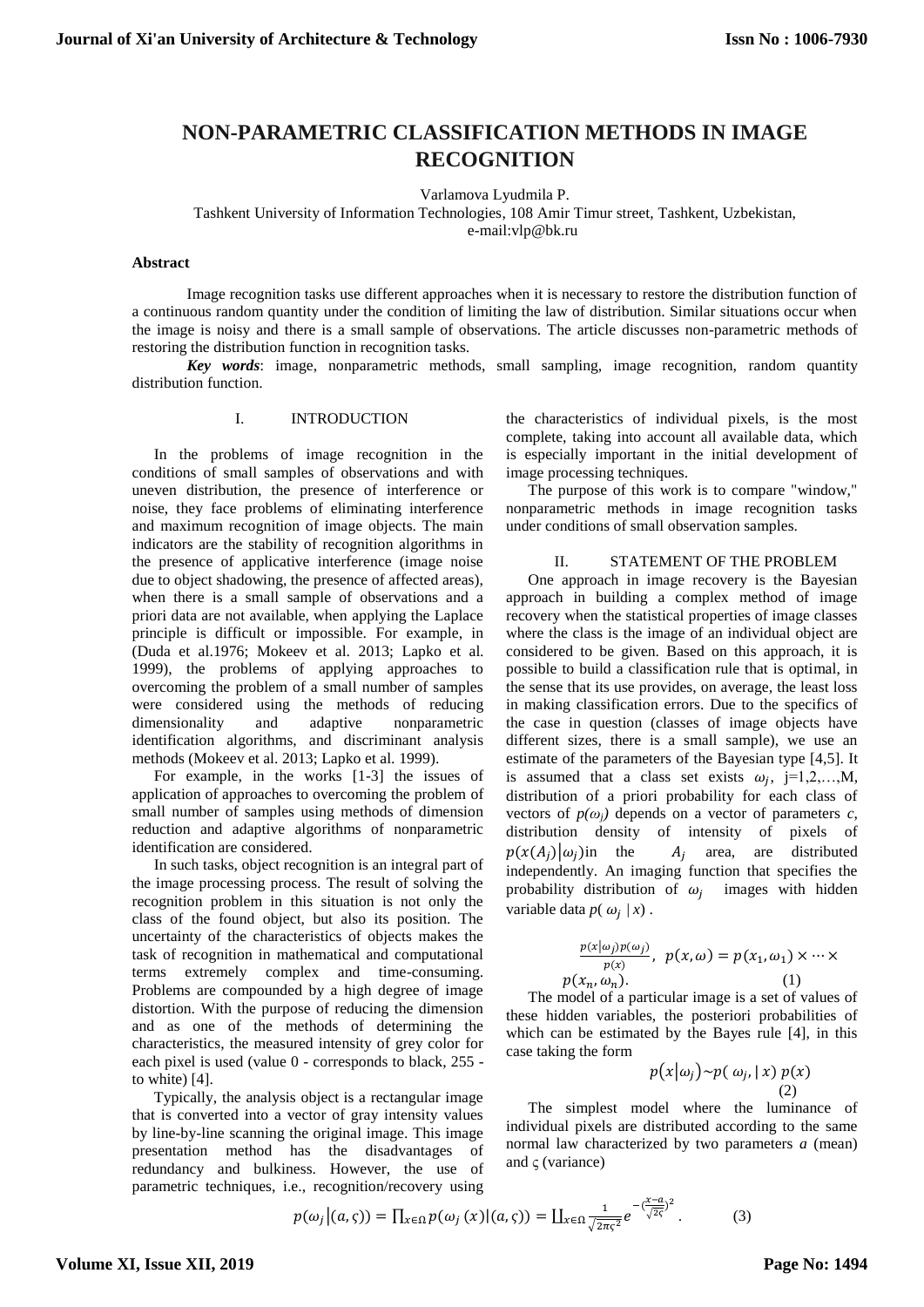#### **Journal of Xi'an University of Architecture & Technology**

An image model is represented as a sequence of pixels with different shades of gray. Each of the shades is connected with each other, the image is formed sequentially, is also restored sequentially.

$$
\frac{p(x|x_j)p(x_j)}{p(x)} = \frac{p(x\Big|A_j)p(x\Big(\frac{A}{A_j}\Big)|x_j)p(x_j)}{p(x(A_j))p(x\Big(\frac{A}{A_j}\Big))} = \frac{p(x(A_j|x_j)p(x_j))}{p(x(A_j))p(x\Big(\frac{A}{A_j}\Big))} = \frac{p(x(A_j)|x_j)p(x_j)}{p(x(A_j))}
$$
(4)

 $A_j$  is the image area of a separate image element (row)  $c^i$  with a pixel intensity distribution density  $p(x(A))$  of a certain region A.

The image in the region  $A_j$  is formed from elements of objects or as a union  $A_{i_1}, \ldots, A_{i_k}$ , where  $A_{i_1},..., A_{i_k}$ , but  $A_j \subseteq \bigcup_{l=1}^k A_{i_l}$ , while the number of unions is equal to the number of sets  $(i_1, ..., i_k)$ . The probability of occurrence of the union  $A_{i_1}, \dots, A_{i_k}$  is equal to  $\frac{k}{l=1}$  $(4')$ 

The distribution function of a random variable associated with the distribution density allows you to find the desired parameter values for each pixel of the region  $A_{ij}$  of the image row *j*:

$$
\frac{x_j p(x_j)}{p(x)} = \frac{p(x|A_j)p(x(\frac{A}{A_j})|x_j)p(x_j)}{p(x(A_j))p(x(\frac{A}{A_j}))} = \frac{p(x(A_j|x_j)p(x(\frac{A}{A_j}))p(x_j)}{p(x(A_j))p(x(\frac{A}{A_j}))} = \frac{p(x(A_j)|x_j)p(x_j)}{p(x(A_j))}
$$
(4)

Normal distribution density is  $p(x\left( A_{i}\cap\bigcup_{l=1}^{k} A_{i_{j}}\right))$  with moments of distributions  $p(x(A_{i_l})|\omega_{i_l}.$ 

If in the region  $\bigcup_{l=1}^{k} A_{i_l}$  there is no part of image or image object, then the density of the normal distribution, taking into account (4), has the form [4]:  $(x(A_i)) = \int p(x|\omega_i) p(\omega | x_i - x_i)$  (5)

$$
p(x(A_j)) = \int p(x|\omega_j) p(\omega|x_1 \dots x_j) \quad (5)
$$

$$
p\left(x(A_j)\right) = \sum_{l=1}^{r_j} p_l(2\pi)^{-n(A_j/2)} |C_l|^{-1/2} exp\left\{-\frac{(x-a_l)^T C_l^{-1}(x-a_l)}{2}\right\},\tag{6}
$$

 $r_i$ -is the number of different associations of image elements of the region  $A_j$ ;  $p_l$  - probability of occurrence of a union  $(4 \cdot)$ ;  $a_l$ ,  $C_l$  are the moments of the normal distribution of the union. The Bayesian rule allows you to choose an image model based on the posterior probability  $p(x|x_i)$  through the a priori probability  $p(x)$ . Thus, this allows the analysis of images, identifying changes and constructing velocity fields from a series of images (for example, a video sequence). Window (nuclear or mask) smoothing methods for analyzing large volumes, for estimating data distributions in the presence of a number of interference, allow smoothing and finding the distribution density of random variables when the distribution density is unknown and there is no a priori information about its parametric form. Under these conditions, it is possible to restore the function  $p(x)$  by nonparametric methods: histograms, nearest neighbors, and the Parzen – Rosenblatt approximations.

#### III. PARZEN-ROSENBLATT DISTRIBUTION DENSITY RECONSTRUCTION

The distribution density calculated using window (nuclear) functions is described by expression (6) of the form

$$
\hat{p}(x) = \frac{1}{nh} \sum_{i=1}^{n} K\left(\frac{x - x_i}{h}\right),\tag{7}
$$

where  $n$  – sample size;  $K$  is the nuclear (window) function;  $h$  is the window width;  $x$  is a

random sample;  $x_i$  is the  $i$ <sup>-th</sup> implementation of a random variable.

In the multidimensional case, the density estimate, taking into account (4) and (4 ')

$$
\hat{p}(x) = \frac{1}{n} \sum_{i=1}^{n} \prod_{j=1}^{m} \frac{1}{h^j} K\left(\frac{x^j - x_i^j}{h^j}\right),\tag{8}
$$

where *m* – space size, *kernel* - a function used to restore the distribution density, a continuous bounded function with a unit integral

$$
\int K(y)dy = 1,
$$
\n
$$
\int y K(y)dy = 0,
$$
\n
$$
\int y^{i} K(y)dy = k_{i}(K) < \infty.
$$
\n(9)

Function (9) with properties  $K(y) \ge$ 0, is  $K(y) = K(-y)$ . The kernel is a non-negative bounded symmetric real function whose integral is equal to unity, the statistical moments must be infinite. The order  $v$  of function  $(9)$  is equal to the order of the first moment, which is not equal to zero. If  $k_1(K) = 0$  and  $k_2(K) > 0$ , then *K* is a secondorder kernel ( $v = 2$ ).

Known nuclear functions of the second order (Fig. 1):

- Epanechnikov kernel  $K(y) = \frac{3}{4}$  $\frac{3}{4}(1-y^2);$
- Gauss kernel  $K(y) = \frac{1}{x^2}$  $\frac{1}{\sqrt{2\pi}}e^{-0.5y^2}$ ;
- Laplass kernel  $K(y) = \frac{1}{2}$  $\frac{1}{2}e^{-|y|}$ ;
- uniform kernel  $K(y) = \frac{1}{x}$  $\frac{1}{2}$ ,  $|y| \leq 1$ ;
- triangular kernel  $K(y) = 1 |y|, |y| \le 1$
- biquadratic kernel  $k(y) = \frac{3(1-y^2)}{y^2}$  $\frac{-y}{4}$ ,  $|y| \leq 1$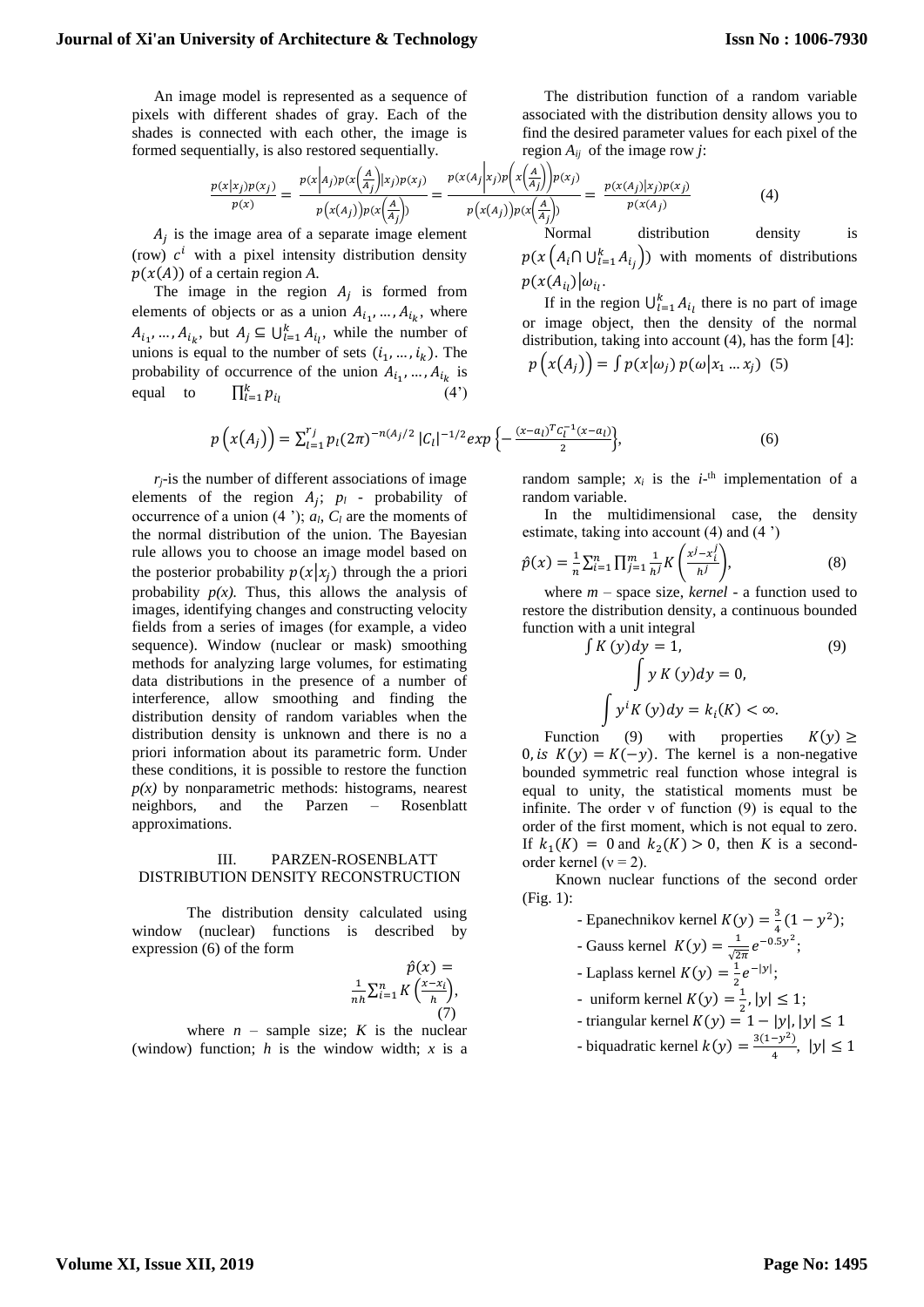

Fig. 1 Examples of various kernel functions

The optimal values of the nuclear function and parameter *h* are found from the condition that the functional  $J = \int ln K(y) \cdot K(y) dy$  reaches the maximum value.

Or in other words: to restore the empirical distribution density using the Parzen-Rosenblatt window, the unknown parameter is the window width *h* in expression (7). Therefore, to determine the empirical density, it is necessary to solve the problem of finding the window width, so as to find the optimal  $h_{opt}$ . Finding the optimal window size is made from the condition

$$
\left(\frac{R(K)}{k_2^4(K)S_D(a(h_{opt}))}\right)^{1/5} n^{1/5} - h_{opt} = 0.
$$
\n(10)

The Parzen – Rosenblatt method allows one to construct an approximation of the distribution function of any finite random sequence, which, provided the parameter h is optimized, turns out to be quite smooth [7,8].

The search for the optimal window width can be carried out by other methods. The accuracy of the restored dependence depends little on the choice of the kernel. The kernel determines the degree of smoothness of the function.

Using the Parzen-Rosenblatt method, an approximation of the distribution function of a random sequence with a limited scattering region was constructed

$$
F(x; x_0, \sigma, l) = \int_{x_{min}}^{x} f(\xi; x_0, \sigma, l) d\xi,
$$
  
where  $f_{lim}(x; x_0, \sigma, l) = K[\phi(x; x_0, \sigma, l) +$ 

 $\sum_{n=0}^{\infty} \phi_{2n+1}^{\pm} (x; x_0, \sigma, l) + \sum_{n=1}^{\infty} \phi_{2n}^{\pm} (x; x_0, \sigma, l)$ 

 $x_0$ - the position of the scattering center in the coordinate system with the origin in the center of the segment  $[x_{min}, x_{max}]$ ,

 $\sigma$ - standard deviation (SD) of a random function in the absence of restrictions,

- $l = x_{max} x_{min}$  span scatter,
- *K* − normalization coefficient [9],
- $x_{2n+1}^{\pm}$ ,  $x_{2n}^{\pm}$  determined by the formulas:
- $x_{2n}^{\pm} = \pm 4nl + x_0, \ x_{2n+1}^{\pm} = \pm (4n+2)l x_0,$

When analyzing the quality of the approximation of the distribution function of a random sequence by the Parzen-Roseblatt method and the  $k$  – nearest neighbors (k-NN) method in the scattering region [-5; 5], with the standard deviation of the random variable  $\sigma = [1,3,5,7,10]$ , the results were obtained shown in table 1 and 2. Graphs of convergence are shown in Fig. 2 and 3.

| -Diapazon |          |          |            |          |          |
|-----------|----------|----------|------------|----------|----------|
| <b>SD</b> | -5       | -3       |            | 3        | 5        |
|           | 0,001432 | 0,00078  | 0,0001389  | 0,00079  | 0,001428 |
| 3         | 0,000227 | 0,00023  | 0,00008821 | 0,000398 | 0,000553 |
| 5         | 0,000279 | 0,00022  | 0,0001638  | 0,00018  | 0,000201 |
|           | 0,0002   | 0,000181 | 0,0001298  | 0,000125 | 0,000152 |
| 10        | 0.000143 | 0,000138 | 0,0001379  | 0,000161 | 0,000147 |

IV. RESEARCH METHODOLOGY Table 1. The error of the estimation of the distribution function by the Parzen-Rosenblatt method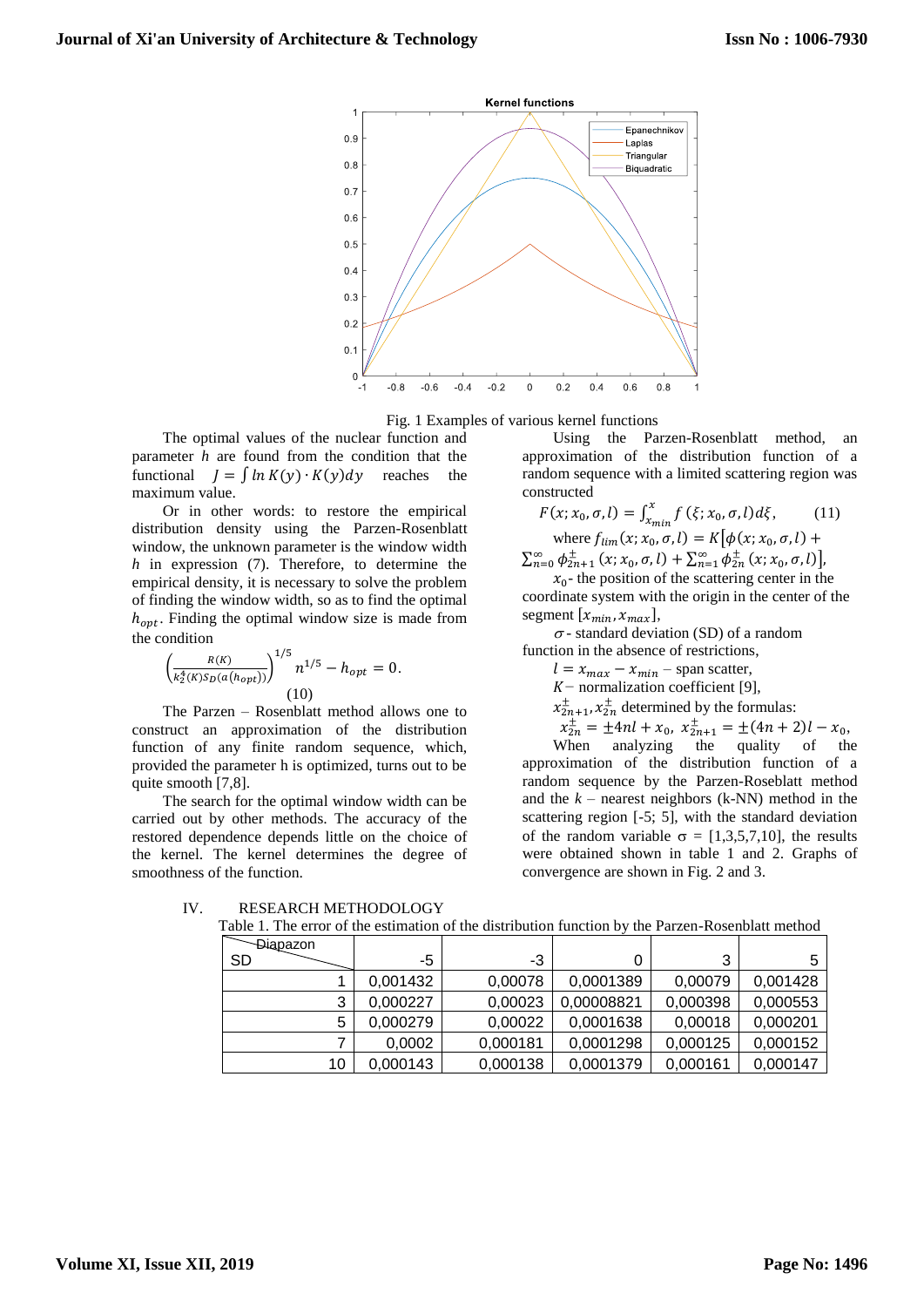

Fig. 2. Restoration of the distribution density function by the Parzen – Rosenblatt method

| -Diapazon |            |            |            |            |            |
|-----------|------------|------------|------------|------------|------------|
| <b>SD</b> | -5         | -3         | 0          | 3          |            |
|           | 0.0006412  | 0.00004523 | 0,00001498 | 0.00004267 | 0,0001125  |
|           | 0.00007934 | 0.00005424 | 0.00002274 | 0.00005917 | 0,00009254 |
|           | 0,00002315 | 0.00002884 | 0.00004868 | 0,00005254 | 0,00004132 |
|           | 0,00003157 | 0,00005793 | 0,00002141 | 0,00006232 | 0,00006778 |
| 10        | 0,00005682 | 0.0006147  | 0.00002798 | 0.00001356 | 0,00001067 |

Table 2. Error of estimation of distribution function by k – nearest neighbors method





The use of the approximation of the distribution function of a random variable by the methods of Parzen - Rosenblatt and *k* – NN method with different nuclear functions showed the relative proximity of the approximating function and the true distribution function. In the literature [10-12], there are a number of works with analytical data on the issue of comparing the Parzen – Rosenblatt method with imaginary sources, histograms

#### V. CONCLUSION

In this paper, the nonparametric Parzen – Rosenblatt and *k* – NN methods were considered. For a small sample size, the matrix of two-dimensional distribution parameters becomes singular, and for small window widths this method reduces to the *k*-NN method [13], which has its own characteristics such as dependence on the selected step and

instability to errors. In this case, it becomes necessary to impose conditions on the distribution density $p_{y,h}(x)$ , the function and the width of the window. Accordingly, the amount of data [2] in the image set is growing. However, a similar problem can be solved by methods of reducing the dimension or by methods of discriminant analysis [2,14,15]. Moreover, to reduce the volume of the data set, an external image database is used. Then the task of constructing a classifier [16-18] is greatly simplified, and the problem with a minimum sample and the least number of standards is reduced to a problem with a minimum sample.

The Parzen – Rosenblatt method showed good convergence or, if the value of the blurriness parameter h is chosen correctly, guarantees smooth estimates of the distribution function.